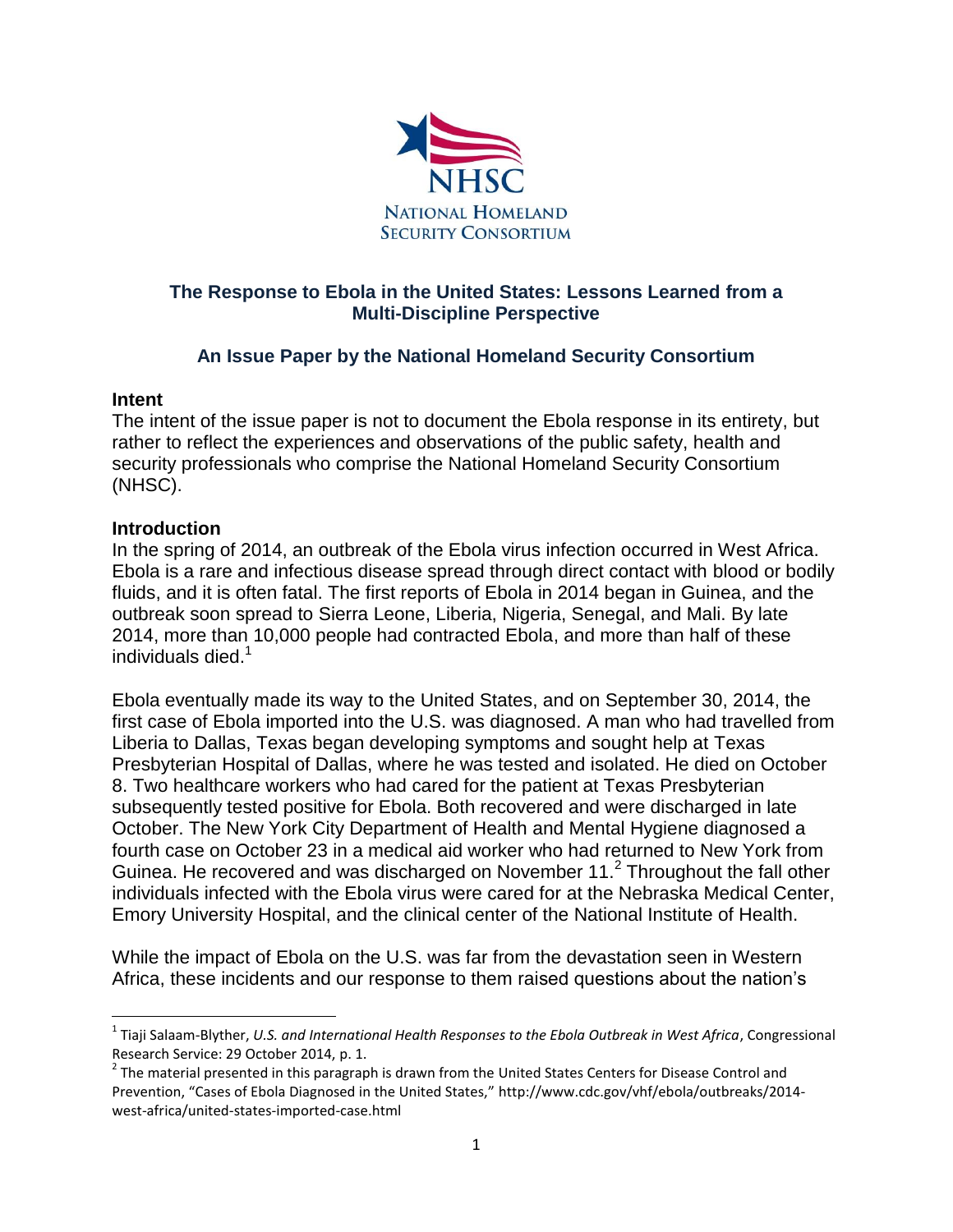preparedness for infectious disease outbreaks. In the spring of 2015, the National Homeland Security Consortium (NHSC) met and discussed the lessons learned from the response to Ebola in the U.S. Over two days, representatives of organizations representing a variety of stakeholders in homeland security—from public health to emergency management to public works—shared their observations concerning what worked well and what didn't. What follows is a summary of key lessons learned.

## **Information Sharing Worked Well, but There Are Opportunities for Improvement**

Homeland security incidents have long demonstrated the importance of information sharing. The response to Ebola in the U.S. was no different and highlighted both information sharing successes as well as opportunities for improvement. For example, information sharing between public health, state emergency medical service officials, and emergency managers worked well, and state emergency managers were included in briefings with governors, public health meetings and calls. Joint planning and exercises were conducted in many states. Further, there were open lines of communication and efforts to include a wide range of stakeholders. The Association of State and Territorial Health Officials (ASTHO) served as an important source of information—which the National Emergency Management Association (NEMA) shared with state emergency management agencies and NHSC shared with its members.

However, there were other elements of information sharing that could be improved. At times, there was too much information coming in from too many sources. This led to information overload, which made it difficult to find the most important and helpful pieces of information. Moreover, the information often wasn't timely enough. For example, states received late notice from federal agencies about high-risk individuals coming in from abroad.

NHSC members believe that outreach to a variety of audiences could be done better. In our current media environment—with so many outlets and social media—it is crucial that authoritative information be shared to counter misinformation. People will get information from somewhere, whether it is Twitter, Facebook, or the local newspaper, and we need to do what we can to have our voices heard. Selecting a face for the media and developing a communications plan to ensure that the media is receiving timely, validated information can help address these problems. It is also important to communicate frequently and manage expectations. If that's not done, the media will drive the event.

NHSC members pointed to different activities that were adopted throughout the country to facilitate information sharing. For example, the National Association of County and City Health Officials (NACCHO) collected information on high-risk counties, quarantine stations, and local health departments that had set up hotlines, among other things, and put this information into a GIS application to make it available to its members. The National Association of State EMS Officials (NASEMSO) set up an Ebola focused section on its website that was continuously updated. NASEMSO also disseminated this information through conference calls and other updates. NEMA and the International Association of Emergency Managers (IAEM) collaborated on a webinar centering on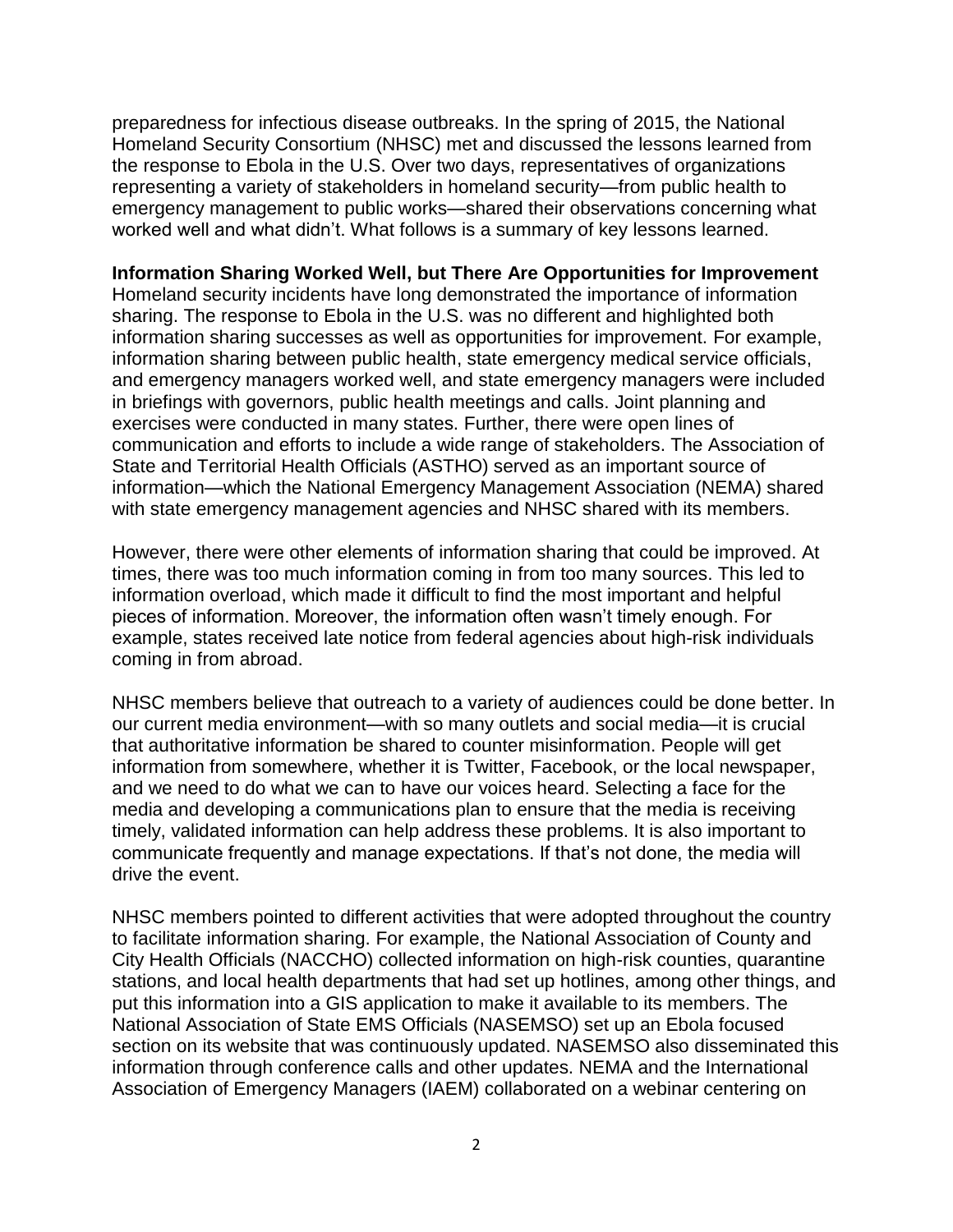lessons learned from the Dallas experience, which was very popular. The webinar had 1,000 spaces available and 1,300 people signed up immediately. National associations were very effective in sharing information between their memberships which provided access to data that may not have otherwise been available. They also served as a conduit between the federal government and state and local stakeholders, which allowed information to be disseminated nationally and in a timely manner.

### **Personal Protective Equipment (PPE) Posed Problems**

Because the Ebola virus is spread through direct contact properly used personal protective equipment (PPE) is necessary to reduce the risk of infection. The response to Ebola in the U.S. raised a number of concerns about PPE. NHSC members pointed to the shortage of PPE as a serious problem. Several fire departments experienced delays in receiving the needed PPE for Ebola response—in some cases for as long as 6 to 8 weeks. In Arlington, Texas, police and firefighters were able to get PPE, but some partner agencies were not. For incidents such as these, it is important that PPE is available in a reasonable amount of time in reasonable quantities. When the national inventory is low, the government needs to consider a process for PPE prioritization.

Better guidance on PPE use is also needed. Information provided on PPE was often aimed at healthcare facilities and did not initially consider the broader potential audience, such as the EMS and first responder community. In some cases, it was not clear to first responders whether they needed PPE, and communities sought to purchase them unnecessarily. Further, PPE training also needs to be considered. Online training is not appropriate for learning to use PPE. Rather, it requires in person, hands-on training with an experienced instructor.

#### **Planning Was Invaluable**

Planning is a key element of preparedness, and proper planning was seen as invaluable to the response to Ebola. As a general rule, response plans need to be flexible and adaptable to manage the particular needs and challenges of each event. The unique challenges posed by the highly transmissible nature of Ebola required designation of specific hospitals in each state that had the infrastructure, personnel, access to training and willingness to assume the responsibility for treating potential or confirmed Ebola patients (handled identically as a precaution). Wisconsin, for example, approached specific hospitals with a request to be Ebola treatment facilities, and three hospitals agreed to accept this critical role. Wisconsin then put out a call to all hospitals to selfidentify whether they could serve as Ebola assessment facilities, with a particular request for each major health system to identify one hospital within their system. Twenty hospitals ended up self-identifying as assessment hospitals. Wisconsin similarly designated EMS providers in the state that were prepared to safely and securely transport an Ebola patient.

In dealing with Ebola and infectious diseases specifically, it is important to pre-identify temporary living quarters for exposed patients and families being monitored, as well as their pets. It is also important to have contracts in place in advance for hazardous waste transportation and disposal—or at a minimum to pre-identify qualified and willing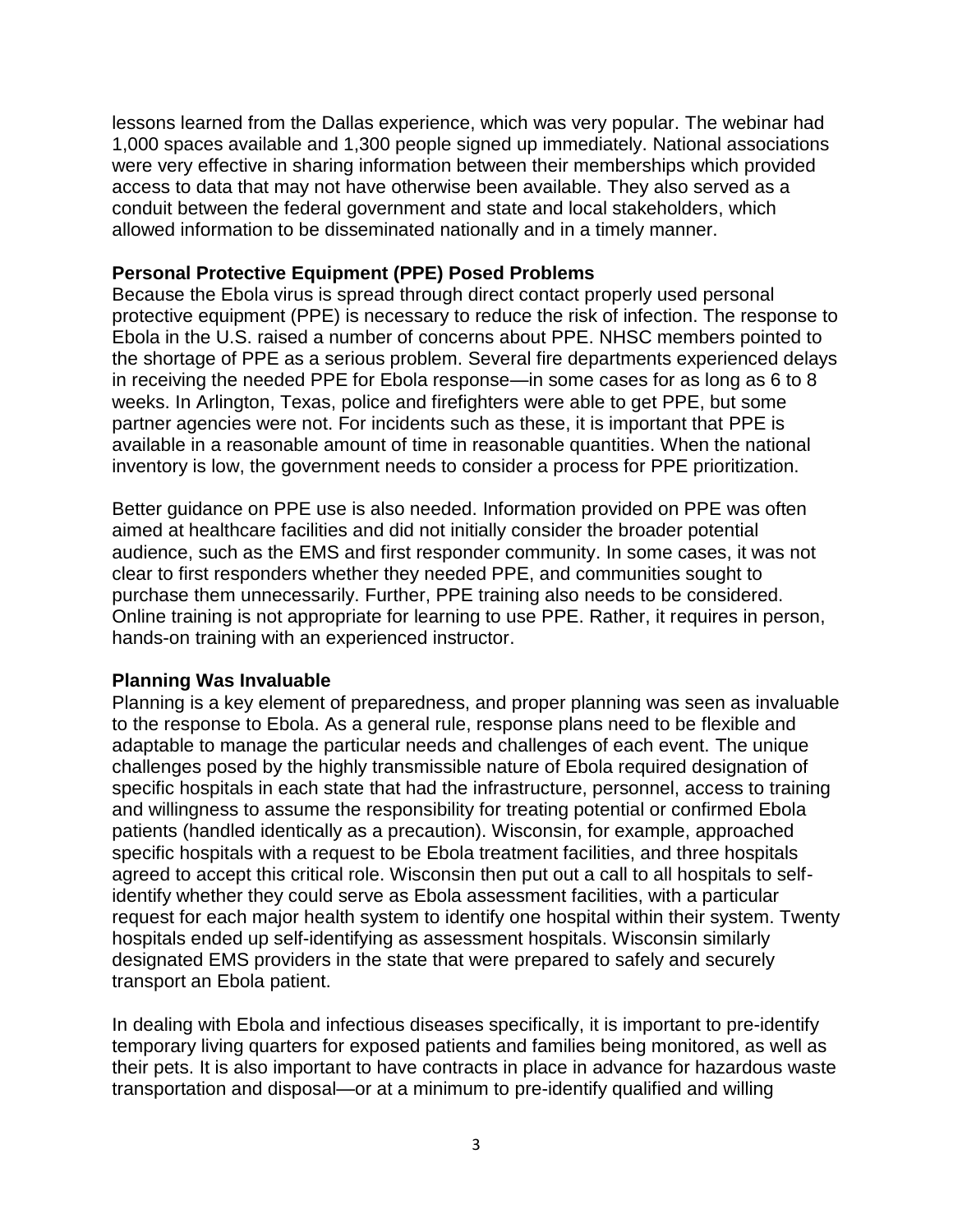vendors. Further, healthcare facilities need to broaden their infectious disease emergency plans and exercises to account for threats with different routes of transmission and means of prevention and intervention

NHSC members highlighted the importance of sharing plans and noted the efforts made by states to do so. They also pointed out the importance of including a wide range of stakeholders in planning discussions, such as developing, evaluating, updating, and implementing plans at all levels of government. For example, public works should be included in planning efforts given their responsibility for water treatment and distribution systems, and solid waste collection and disposal.

Planning must also allow for innovation to address specific or unique incidents. For example, several states such as Wisconsin and Florida leveraged the National Guard as a medical resource to relieve hospital personnel who had been working around-theclock. Most of the National Guard personnel utilized were members of the community and already practicing in area hospitals and had familiarity with protocols but were not always familiar with the specific requirements of Ebola. To help address this, the Wisconsin National Guard developed Joint Healthcare Assistance Teams trained in coordination with the state Department of Health Services in donning, doffing and performing procedures in the recommended Ebola PPE. These teams stood ready to assist hospitals that needed help with an Ebola patient or with other patients hospitalized at the same time. In Arlington, Texas officials made rapid adjustments to changing conditions. When 911 call takers had a positive initial patient screen, they were transferred directly to the local emergency operations to speak with the medical director. This streamlined the process and enabled responders in the field to have more accurate and timely information. It also allowed for direct case management of each incident by medical professionals who were up-to-date on recommended actions.

## **More Discussion of Quarantines is Necessary**

The potential use of quarantines was seen as an issue that raised a number of practical and ethical concerns that need further discussion. While restricting the movement of individuals through quarantines can be an effective public health intervention, it is not easy or popular. Moreover, widely different authorities utilized in different jurisdictions, as well as implementation challenges complicate the use of quarantines. For example, jurisdictions need to consider what will be done with patients who refuse to be quarantined or wish to appeal a mandatory quarantine. Consideration must also extend beyond the initial patient to include first responders, if necessary. A quarantine decision must also include where individuals will be quarantined and how family members of the same household will be managed

## **Training Needs to Improve**

There was an initial assumption that hospitals, healthcare providers and government were more prepared than they actually were to deal with the Ebola event. In reality, there was insufficient training on how to respond to the threat of Ebola. Training is important if we hope to see effective responses to infectious diseases. In Tennessee, for example, uniform statewide training was a challenge, and additional specialized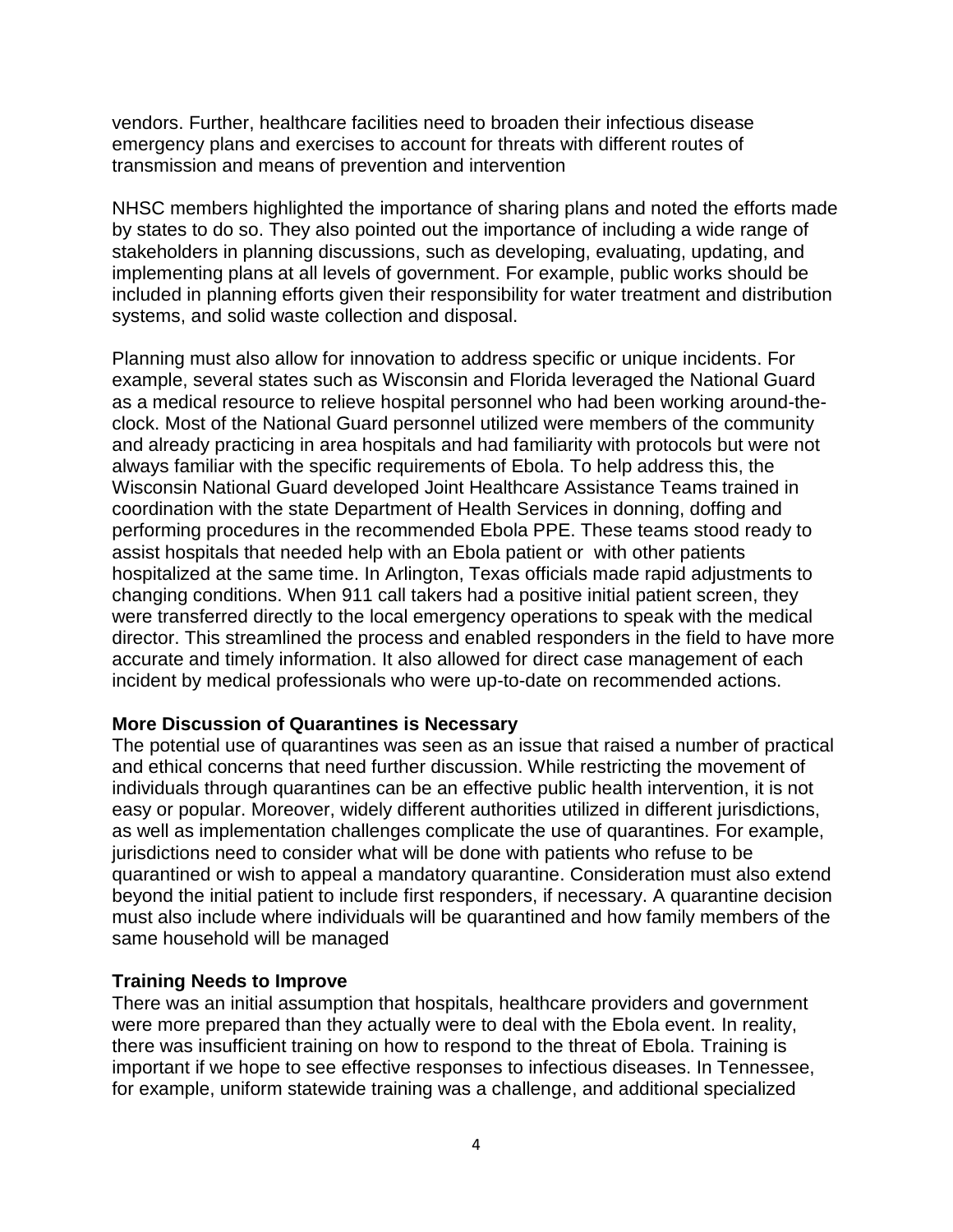training was needed. The Association of Public Safety Communications Officials (APCO) representing 911 centers offered training on Ebola symptoms and protocols to their 22,000 members, but only 1,000 were able to participate. However, they were able to utilize interim guides for Public Safety Answering Points (PSAPs) provided by the CDC.

More training is needed to familiarize state and local government personnel with the Incident Command System (ICS). Each response aligns us with new partners with whom we may not have worked previously. It became obvious during the response to Ebola that not all agencies or disciplines were familiar with the ICS.

## **Recommendations for Future Infectious Disease Response**

- 1. The U.S. healthcare system's emergency preparedness structure for highly infectious diseases should mirror our day-to-day systems.
- 2. There needs to be a better determination of our national hospital capacity to handle infectious disease patients. Also, further consideration is needed of the ethical decisions related to caring for mass numbers when existing capacity isn't sufficient.
- 3. State and local governments should review their laws and authorities for quarantine and make any necessary changes to strengthen enforcement.
- 4. A national, systematic and comprehensive approach is needed in applying lessons learned from previous responses.
- 5. An adequate, steady funding stream is necessary for public health and healthcare preparedness and response rather than crisis funding by event.
- 6. Clear leadership designation and organization, command/incident management structures, and a collaborative spirit and commitment are necessary for optimal response with a government-wide approach to health threats at all levels.

# **About the National Homeland Security Consortium**

The National Homeland Security Consortium is a forum for public and private sector disciplines to coalesce efforts and perspectives about how best to protect America in the twenty-first Century. The Consortium consists of 20 national organizations that represent local, state and private professionals. The Consortium represents the array of professions that deliver the daily services that are vital to safety and security of the United States. The Consortium represents the first and secondary responders as well as those who will provide the sustained effort necessary to respond to any major emergency, including leadership and direction by elected and appointed officials.

NHSC members include:

- Adjutants General Association of the United States
- American Public Works Association
- Association of Public Safety Communications Officials
- Association of State & Territorial Health Officials